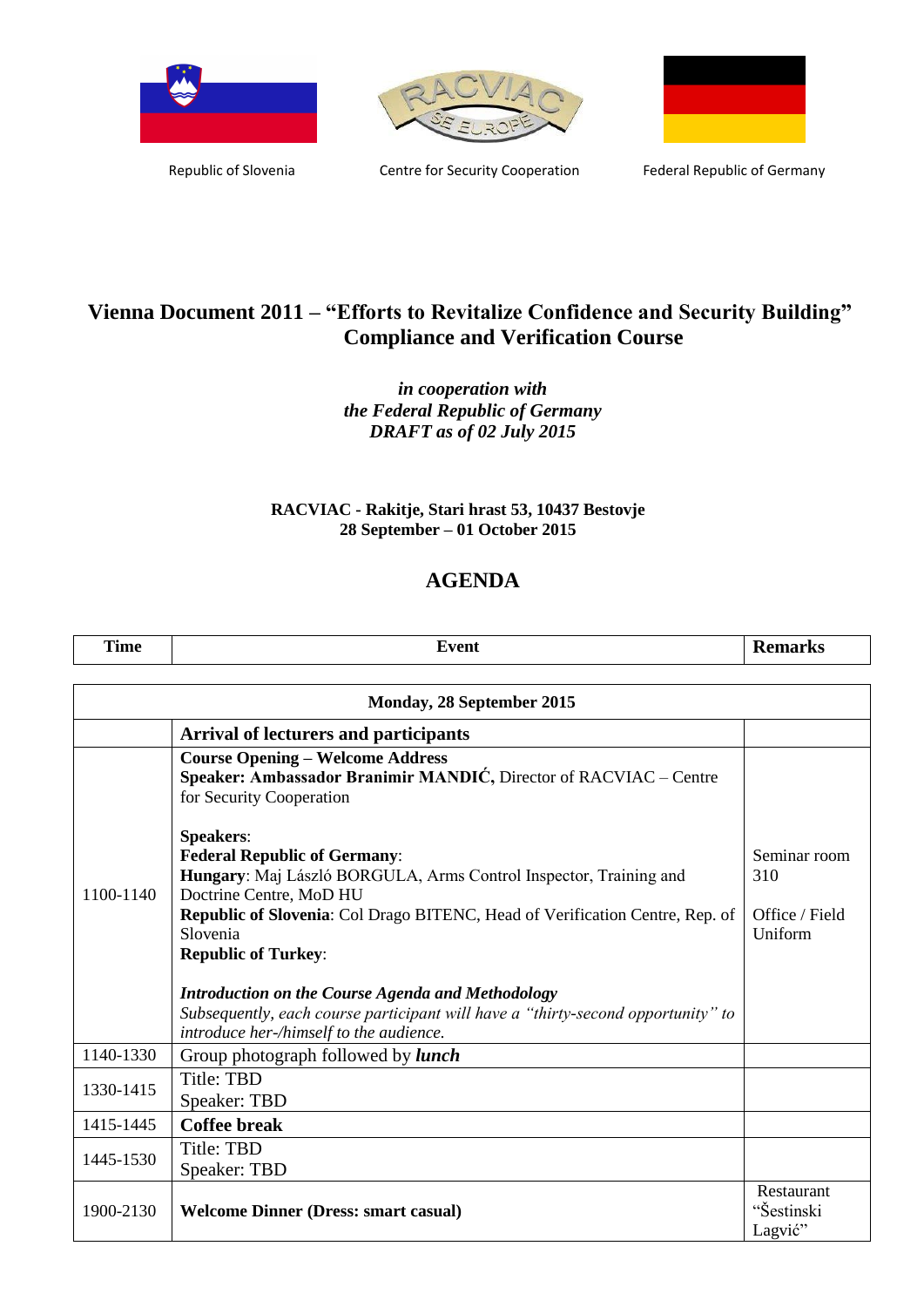| Tuesday, 29 September 2015 |                                                                                                                                                    |                        |
|----------------------------|----------------------------------------------------------------------------------------------------------------------------------------------------|------------------------|
| 0900-0945                  | Title:<br>Speaker: HU                                                                                                                              |                        |
| 0945-1030                  | Title:<br>Speaker: DE                                                                                                                              |                        |
| 1030-1100                  | <b>Coffee break</b>                                                                                                                                |                        |
| 1100-1145                  | Title: TBD<br>Speaker: TBD                                                                                                                         | Seminar room<br>310    |
| 1145-1245                  | Article IX (Compliance and Verification) of VD 2011: "Evaluation"<br>Speaker: DE or SI                                                             | Seminar room<br>310    |
| 1245-1400                  | Lunch                                                                                                                                              | Restaurant<br>"Pleter" |
| 1400-1445                  | <b>General preparation for practical exercise - Evaluation</b><br>Administrative information and preparation for the next day<br>Speaker: DE or SI | Seminar room<br>310    |
| 1445-1515                  | <b>Coffee break</b>                                                                                                                                |                        |
| 1515-1600                  | Prior notification & observation of certain military activities<br>Speaker: TBD                                                                    |                        |
| 1830-1930                  | <b>Dinner</b>                                                                                                                                      | Restaurant<br>"Pleter" |

| Wednesday, 30 September 2015 |                                                                                                           |                                                  |
|------------------------------|-----------------------------------------------------------------------------------------------------------|--------------------------------------------------|
| 0900-0945                    | <b>Prior notification &amp; observation of certain military activities</b><br>Speaker: TBD                | Seminar room<br>310<br>Office / Field<br>Uniform |
| 0945-1030                    | Annual calendars, constraining provisions, regional measures<br>Speaker: TBD                              |                                                  |
| 1300-1100                    | Coffee break                                                                                              |                                                  |
| 1100-1200                    | National experience in the implementation of the VD 2011: Inspection and<br><i>evaluation visit</i> (TBD) |                                                  |
| 1200-1330                    | Lunch                                                                                                     | Restaurant<br>"Pleter"                           |
| 1330-1400                    | Preparation for the practical Part in RACVIAC                                                             | Seminar room<br>310                              |
| 1415-1500                    | Practical Part in Rakitje "Vitez Damir Martić" Barracks                                                   | Seminar room<br>310                              |
| 1500-1515                    | Coffee break                                                                                              | Seminar room<br>310                              |
| 1515-1600                    | Practical Part in Rakitje "Vitez Damir Martić" Barracks                                                   | Outside                                          |

| Thursday, 01 October 2015 |                                                                                                                                |                         |
|---------------------------|--------------------------------------------------------------------------------------------------------------------------------|-------------------------|
| 0900-1030                 | <b>Transport to the military unit</b>                                                                                          | By bus                  |
| 1030-1100                 | Coffee break                                                                                                                   | Republic of<br>Slovenia |
| 1100-1200                 | Briefing in the HQ<br>Topic: personnel, major weapon and equipment systems<br>Questions and answers<br>Speaker: Unit Commander | Republic of<br>Slovenia |